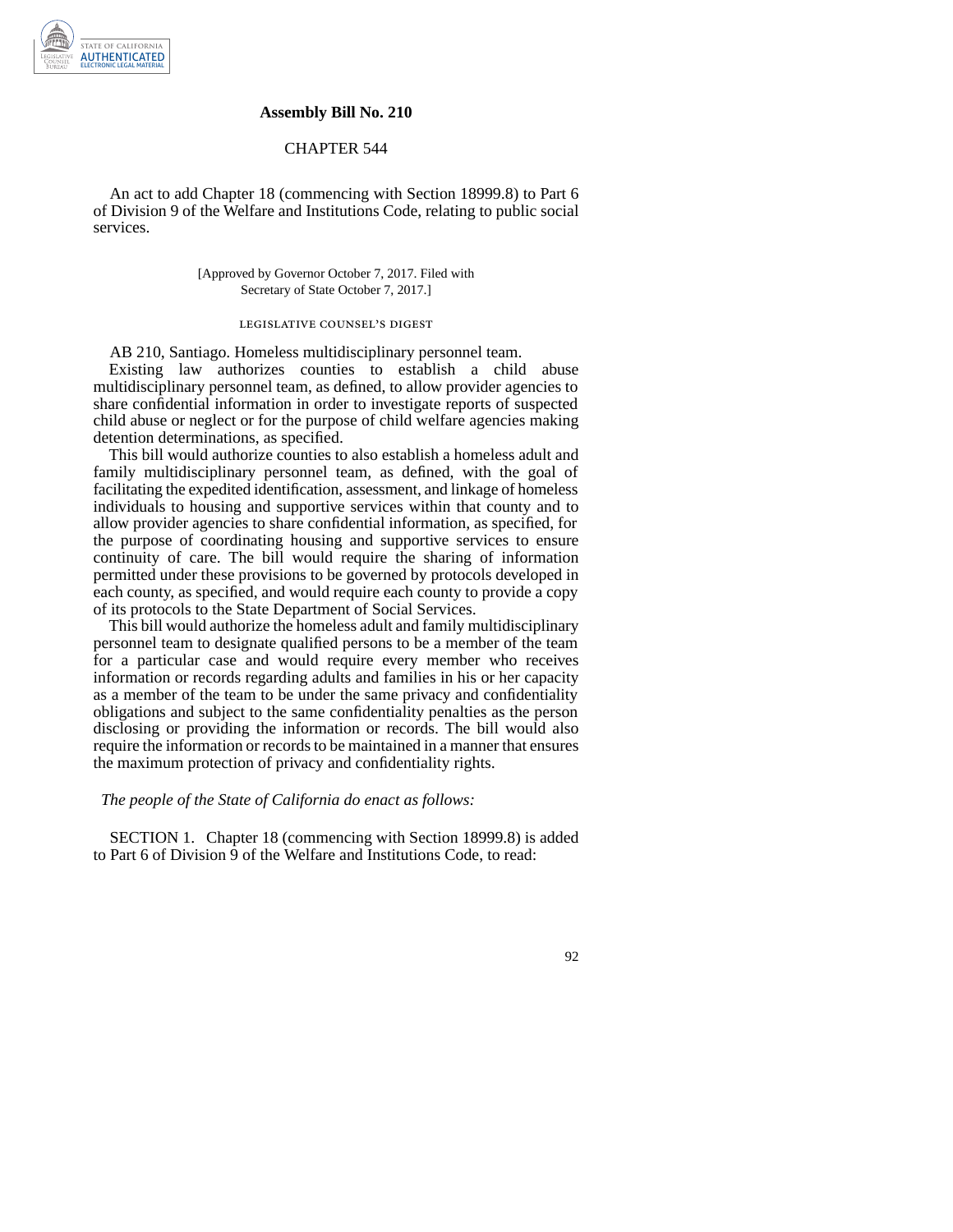### Chapter 18. Homeless Multidisciplinary Personnel Team

18999.8. (a) Notwithstanding any other law, a county may establish a homeless adult and family multidisciplinary personnel team with the goal of facilitating the expedited identification, assessment, and linkage of homeless individuals to housing and supportive services within that county and to allow provider agencies to share confidential information for the purpose of coordinating housing and supportive services to ensure continuity of care.

(b) For the purposes of this section, the following terms have the following meanings:

(1) "Homeless" means any recorded instance of an adult or family self-identifying as homeless within the most recent 12 months, or any element contained in service utilization records indicating that an adult or family experienced homelessness within the most recent 12 months.

(2) "Homeless adult and family multidisciplinary personnel team" means any team of two or more persons who are trained in the identification and treatment of homeless adults and families, and who are qualified to provide a broad range of services related to homelessness. The team may include, but shall not be limited to, the following:

(A) Mental health and substance abuse services personnel and practitioners or other trained counseling personnel.

(B) Police officers, probation officers, or other law enforcement agents. (C) Legal counsel for the adult or family representing them in a criminal matter.

(D) Medical personnel with sufficient training to provide health services.

(E) Social services workers with experience or training in the provision of services to homeless adults or families or funding and eligibility for services.

(F) Veterans services providers and counselors.

(G) Domestic violence victim service organizations, as defined in subdivision (b) of Section 1037.1 of the Evidence Code.

(H) Any public or private school teacher, administrative officer, or certified pupil personnel employee.

(I) Housing or homeless services provider agencies and designated personnel.

(3) "Homeless services provider agency" means any governmental or other agency that has as one of its purposes the identification, assessment, and linkage of housing or supportive services to homeless adults or families. The homeless services provider agencies serving adults or families that may share information under this section include, but are not limited to, the following entities or service agencies:

(A) Social services.

(B) Health services.

(C) Mental health services.

(D) Substance abuse services.

(E) Probation.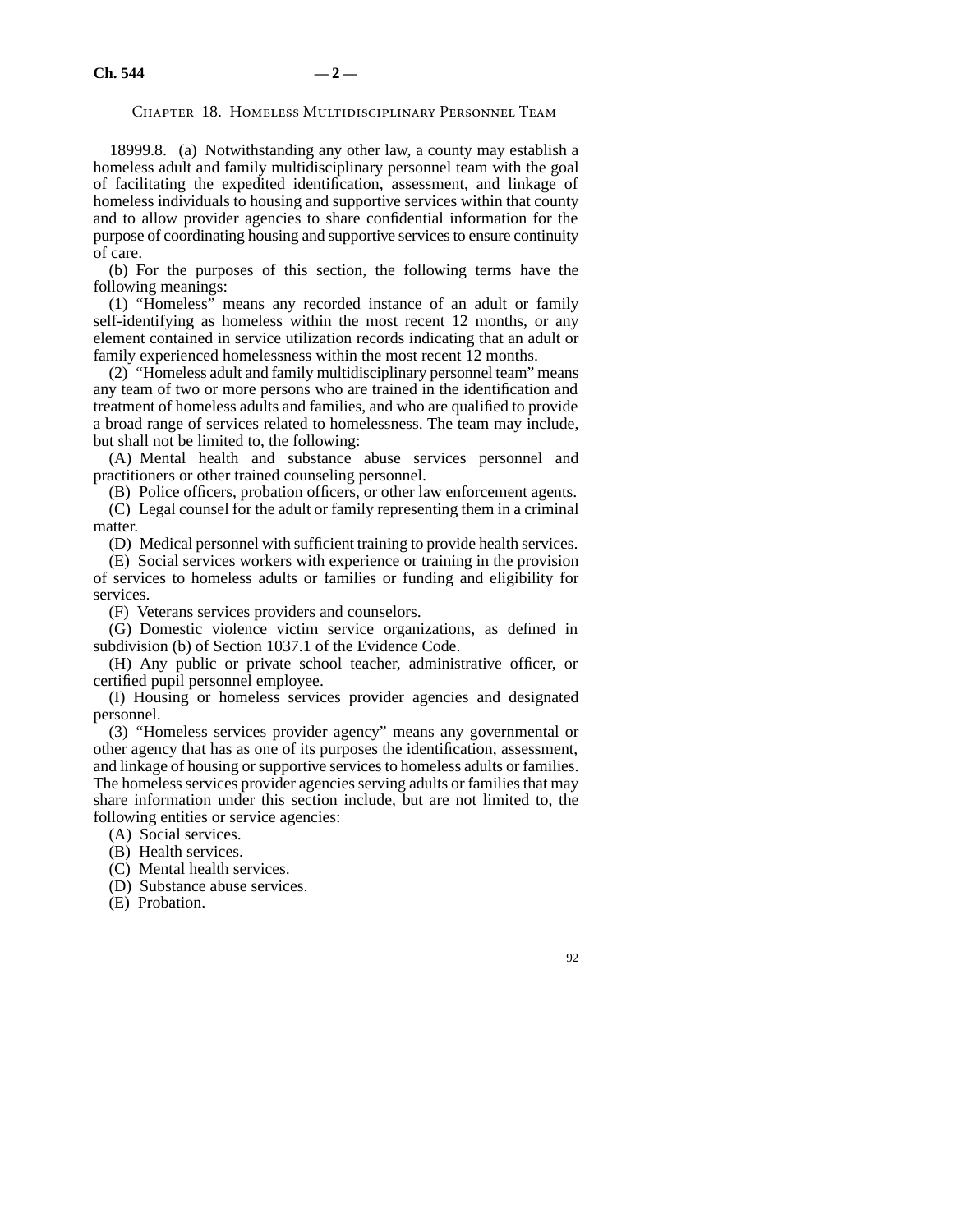(F) Law enforcement.

(G) Legal counsel for the adult or family representing them in a criminal matter.

(H) Veterans services and counseling.

(I) Domestic violence victim service organizations, as defined in subdivision (b) of Section 1037.1 of the Evidence Code.

(J) Schools.

(K) Homeless services.

(L) Housing.

(c) (1) Members of a homeless adult and family multidisciplinary personnel team engaged in the identification, assessment, and linkage of housing and supportive services to homeless adults or families may disclose to, and exchange with, one another information and writings that relate to any information that may be designated as confidential under state law if the member of the team having that information or writing reasonably believes it is generally relevant to the identification, reduction, or elimination of homelessness or the provision of services. Any discussion relative to the disclosure or exchange of the information or writings during a team meeting is confidential and, notwithstanding any other law, testimony concerning that discussion is not admissible in any criminal, civil, or juvenile court proceeding.

(2) Disclosure and exchange of information pursuant to this section may occur telephonically and electronically if there is adequate verification of the identity of the homeless adult and family multidisciplinary personnel who are involved in that disclosure or exchange of information.

(3) Disclosure and exchange of information pursuant to this section shall not be made to anyone other than members of the homeless adult and family multidisciplinary personnel team, and those qualified to receive information as set forth in subdivision (d).

(4) Representatives of domestic violence victim service organizations, as defined in subdivision (b) of Section 1037.1 of the Evidence Code, shall obtain an individual's informed consent, in accordance with all applicable state and federal confidentiality laws, before disclosing confidential information about that individual to another team member as specified in this section.

(d) The homeless adult and family multidisciplinary personnel team may designate persons qualified pursuant to paragraph (2) of subdivision (b) to be a member of the team for a particular case. A person designated as a team member pursuant to this subdivision may receive and disclose relevant information and records, subject to the confidentiality provisions of subdivision (f).

(e) (1) The sharing of information permitted under subdivision (c) shall be governed by protocols developed in each county describing how and what information may be shared by the homeless adult and family multidisciplinary personnel team to ensure that confidential information gathered by the team is not disclosed in violation of state or federal law. A copy of the protocols shall be distributed to each participating agency and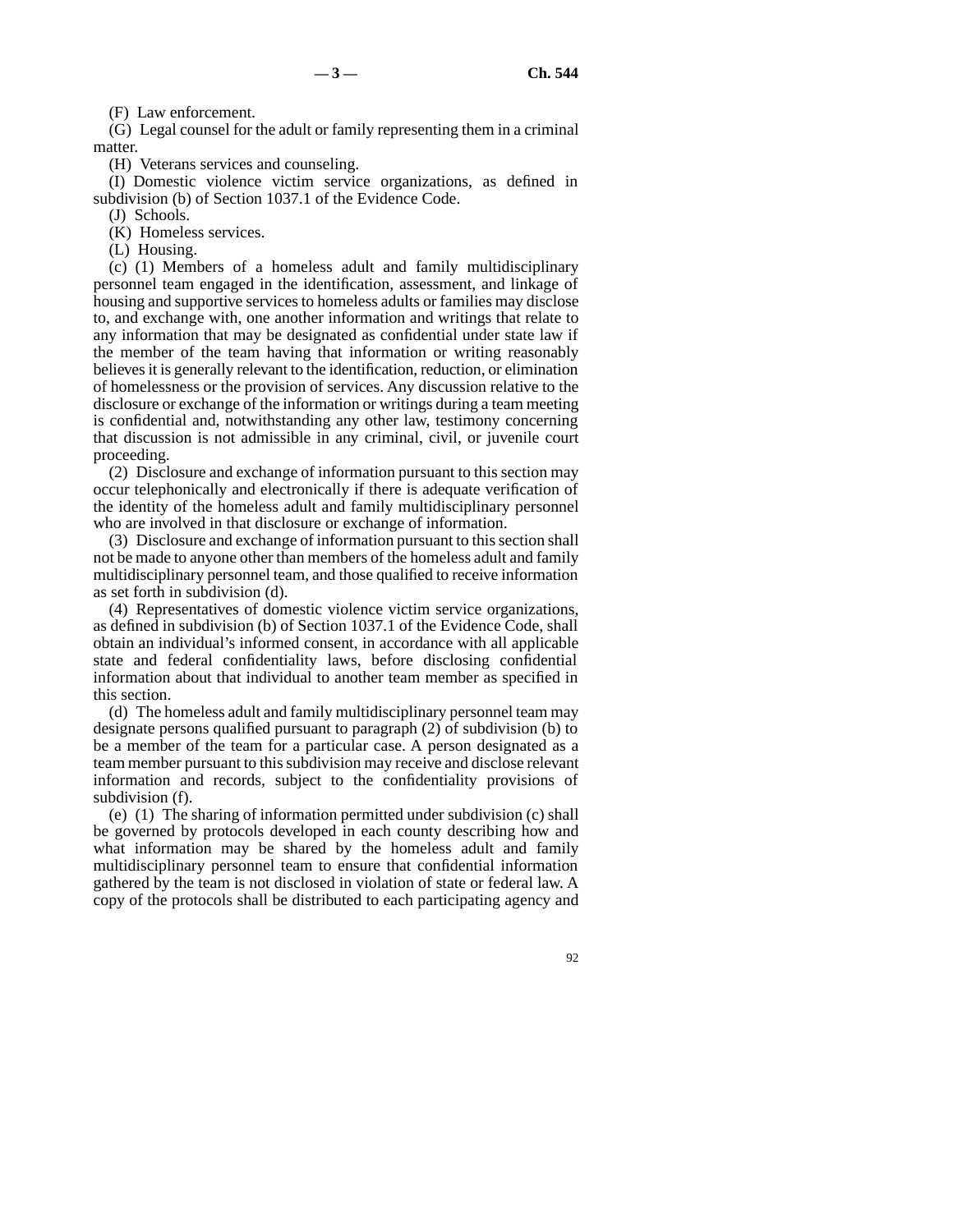to persons in those agencies who participate in the homeless adult and family multidisciplinary personnel team, and shall be posted on the county's Internet Web site on the homepage of the county's office of homelessness, social services department, or human services agency within 30 days of adoption. Each county shall provide a copy of its protocols to the State Department of Social Services. This subdivision shall not be construed to require the department to review or approve any homeless multidisciplinary personnel team county protocols that it receives.

(2) A protocol developed in a county pursuant to paragraph (1) shall include, but not be limited to, all of the following:

(A) The items of information or data elements that will be shared.

(B) The participating agencies.

(C) A description of how the information shared pursuant to this section will be used by the homeless adult and family multidisciplinary personnel team only for the intended purposes specified in subdivision (a).

(D) The information retention schedule that participating agencies shall follow.

(E) A requirement that no confidential information or writings be disclosed to persons who are not members of the homeless adult and family multidisciplinary personnel team, except to the extent required or permitted under applicable law.

(F) A requirement that participating agencies develop uniform written policies and procedures that include security and privacy awareness training for employees who will have access to information pursuant to this protocol.

(G) A requirement that all persons who have access to information shared by participating agencies sign a confidentiality statement that includes, at a minimum, general use, security safeguards, acceptable use, and enforcement policies.

(H) A requirement that participating agencies employ security controls that meet applicable federal and state standards, including reasonable administrative, technical, and physical safeguards to ensure data confidentiality, integrity, and availability and to prevent unauthorized or inappropriate access, use, or disclosure.

(I) A requirement that participating agencies take reasonable steps to ensure information is complete, accurate, and up to date to the extent necessary for the agency's intended purposes and that the information has not been altered or destroyed in an unauthorized manner.

(f) Every member of the homeless adult and family multidisciplinary personnel team who receives information or records regarding adults and families in his or her capacity as a member of the team shall be under the same privacy and confidentiality obligations and subject to the same confidentiality penalties as the person disclosing or providing the information or records. The information or records obtained shall be maintained in a manner that ensures the maximum protection of privacy and confidentiality rights.

(g) This section shall not be construed to restrict guarantees of confidentiality provided under state or federal law.